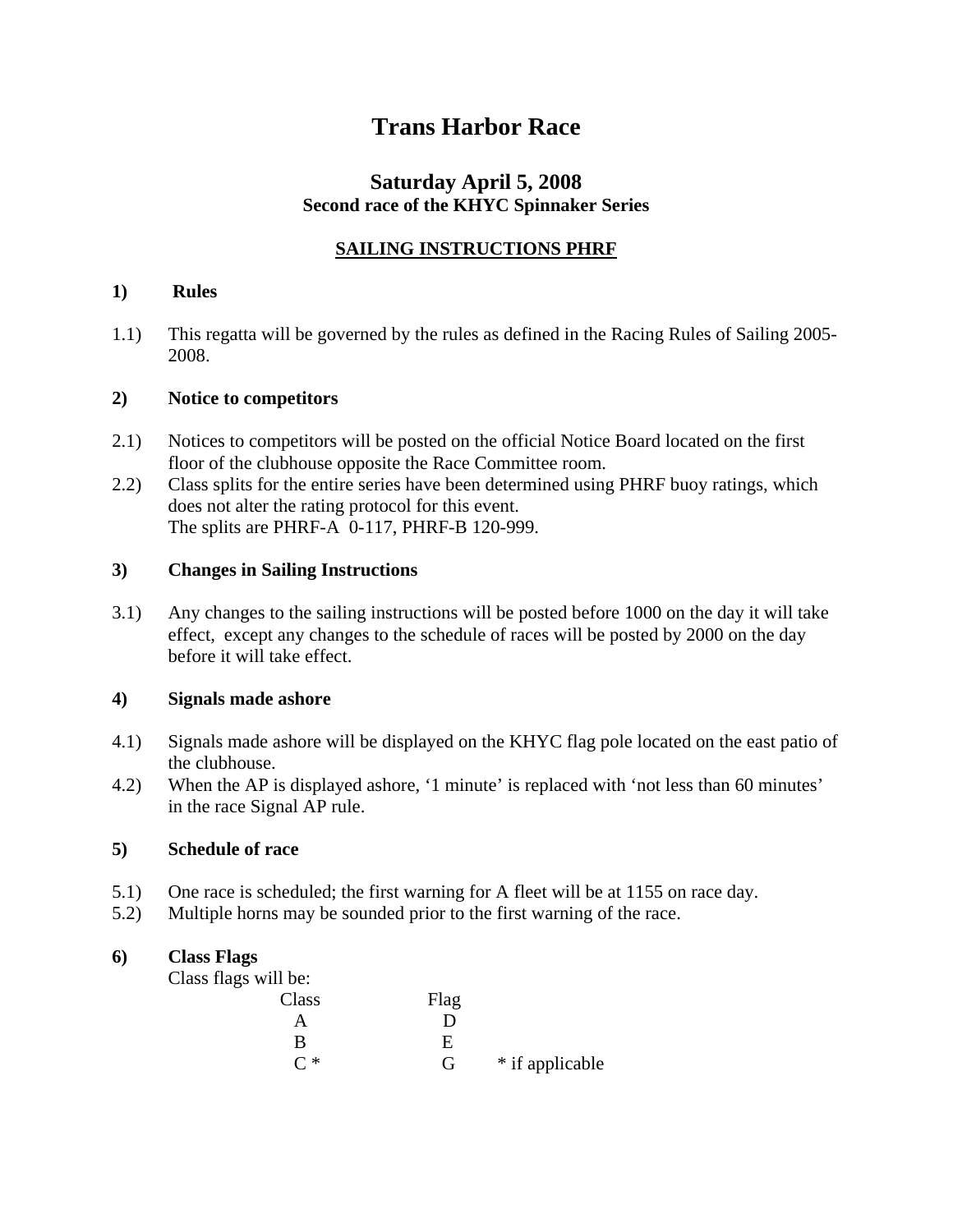### **SAILING INSTRUCTIONS - TRANS HARBOR RACE - 2008**

### **7) Racing Areas**

7.1) The racing area will be in the vicinity of "S" mark per KHYC Race Chart for 2007 and northward as far as the El Segundo Buoy, 2ES.

### **8) The Course**

8.1) **The course will be addressed on Attachment "B".**

### **9) Marks**

9.1) Marks will be spar buoys or inflatable replacements in the approximate positions defined on KHYC Race Chart for 2007 and the previous paragraph.

#### **10) Obstructions**  None noted

### **11) The Start**

- 11.1) Race will be started using rule 26 with the warning signal given five minutes before the start.
- 11.2) In the vicinity of "S" mark, the starting line will be between a staff displaying an orange flag on the race committee boat and a staff with an orange flag floating to port of the Race Committee boat.
- 11.3) Boats whose warning signal has not been made shall avoid the starting area.
- 11.4) A boat starting later than 4 minutes after her starting signal will be scored Did Not Start. This changes rule A4 and A5.
- 11.5) The Race Committee will attempt to hail sail numbers of OCS boats. Failure of the Committee to do so will not be grounds for redress.

### **12) The Finish**

The finish line will be the same as the starting line.

### **13) Penalty System**

- 13.1) The Two Turn penalty is replaced with a One Turn penalty, to include one tack and one jibe, modifying the Scoring Penalty, rules 44.1 and 44.2. Rule 44.3 shall not apply.
- 13.2) Boats that accept and execute the One Turn penalty shall sign up to that effect on the form posted on the Official Notice Board after the day's racing and within the protest time limit.